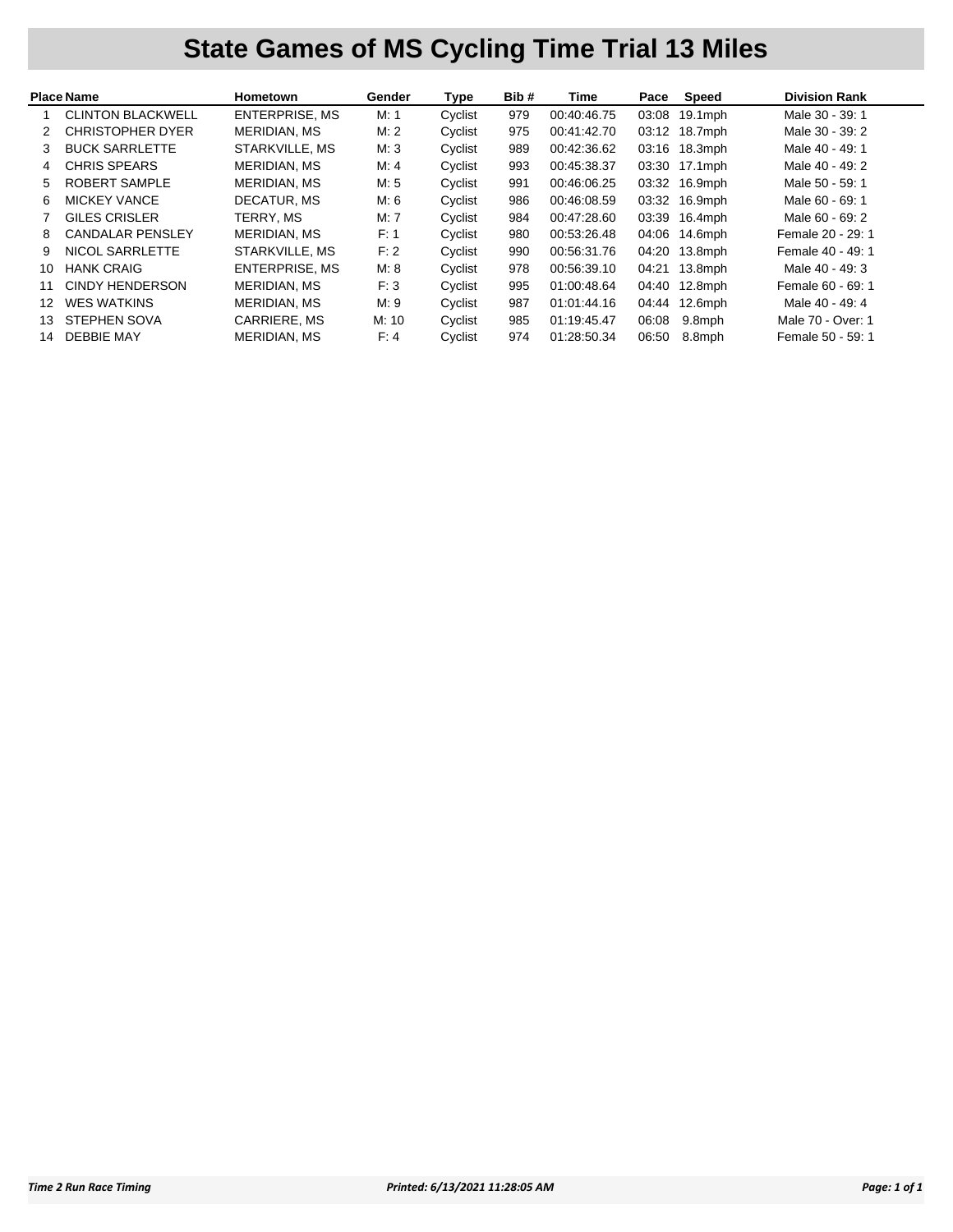## **State Games of MS Cycling Time Trial 13 Miles**

| <b>Female 20 - 29</b>    |                                                                   |                                                                   |                                           |                               |                                      |  |  |  |  |  |
|--------------------------|-------------------------------------------------------------------|-------------------------------------------------------------------|-------------------------------------------|-------------------------------|--------------------------------------|--|--|--|--|--|
| Place                    | Bib#                                                              | <b>Name</b>                                                       | <b>Time</b>                               | <b>Type</b>                   | City                                 |  |  |  |  |  |
| 1                        | 980                                                               | <b>CANDALAR PENSLEY</b>                                           | 00:53:26.48                               | Cyclist                       | Meridian                             |  |  |  |  |  |
| Male 30 - 39             |                                                                   |                                                                   |                                           |                               |                                      |  |  |  |  |  |
| Place                    | Bib#                                                              | Name                                                              | <b>Time</b>                               | <b>Type</b>                   | City                                 |  |  |  |  |  |
| 1<br>2                   | 979<br><b>CLINTON BLACKWELL</b><br><b>CHRISTOPHER DYER</b><br>975 |                                                                   | 00:40:46.75<br>00:41:42.70                | Cyclist<br>Cyclist            | Enterprise<br>Meridian               |  |  |  |  |  |
|                          | Male 40 - 49                                                      |                                                                   |                                           |                               |                                      |  |  |  |  |  |
| Place                    | Bib#                                                              | Name                                                              | Time                                      | Type                          | City                                 |  |  |  |  |  |
| 1<br>$\overline{2}$<br>3 | 989<br>993<br>978                                                 | <b>BUCK SARRLETTE</b><br><b>CHRIS SPEARS</b><br><b>HANK CRAIG</b> | 00:42:36.62<br>00:45:38.37<br>00:56:39.10 | Cyclist<br>Cyclist<br>Cyclist | Starkville<br>Meridian<br>Enterprise |  |  |  |  |  |
|                          |                                                                   | <b>Female 40 - 49</b>                                             |                                           |                               |                                      |  |  |  |  |  |
| Place                    | Bib#                                                              | <b>Name</b>                                                       | Time                                      | Type                          | City                                 |  |  |  |  |  |
| 1                        | 990                                                               | <b>NICOL SARRLETTE</b>                                            | 00:56:31.76                               | Cyclist                       | <b>Starkville</b>                    |  |  |  |  |  |
|                          | Male 50 - 59                                                      |                                                                   |                                           |                               |                                      |  |  |  |  |  |
| Place                    | Bib#<br><b>Name</b><br><b>ROBERT SAMPLE</b><br>1<br>991           |                                                                   | <b>Time</b>                               | Type                          | City                                 |  |  |  |  |  |
|                          |                                                                   |                                                                   | 00:46:06.25                               | Cyclist                       | Meridian                             |  |  |  |  |  |
|                          |                                                                   | <b>Female 50 - 59</b>                                             |                                           |                               |                                      |  |  |  |  |  |
| Place                    | <b>Name</b><br>Bib#                                               |                                                                   | <b>Time</b>                               | Type                          | City                                 |  |  |  |  |  |
| 1                        | <b>DEBBIE MAY</b><br>974                                          |                                                                   | 01:28:50.34                               | Cyclist                       | Meridian                             |  |  |  |  |  |
|                          | Male 60 - 69                                                      |                                                                   |                                           |                               |                                      |  |  |  |  |  |
| Place                    | Bib#                                                              | <b>Name</b>                                                       | <b>Time</b>                               | <b>Type</b>                   | City                                 |  |  |  |  |  |
| 1                        | 986                                                               | <b>MICKEY VANCE</b>                                               | 00:46:08.59                               | Cyclist                       | Decatur                              |  |  |  |  |  |
|                          | $\overline{2}$<br><b>GILES CRISLER</b><br>984                     |                                                                   | 00:47:28.60                               | Cyclist                       | Terry                                |  |  |  |  |  |
| <b>Female 60 - 69</b>    |                                                                   |                                                                   |                                           |                               |                                      |  |  |  |  |  |
| Place                    | Bib#                                                              | Name                                                              | Time                                      | Type                          | City                                 |  |  |  |  |  |
| 1                        | 995                                                               | <b>CINDY HENDERSON</b>                                            | 01:00:48.64                               | Cyclist                       | Meridian                             |  |  |  |  |  |
|                          | Male 70 - Over                                                    |                                                                   |                                           |                               |                                      |  |  |  |  |  |
| Place                    | Bib#                                                              | <b>Name</b>                                                       | <b>Time</b>                               | Type                          | City                                 |  |  |  |  |  |
| 1                        | 985                                                               | <b>STEPHEN SOVA</b>                                               | 01:19:45.47                               | Cyclist                       | Carriere                             |  |  |  |  |  |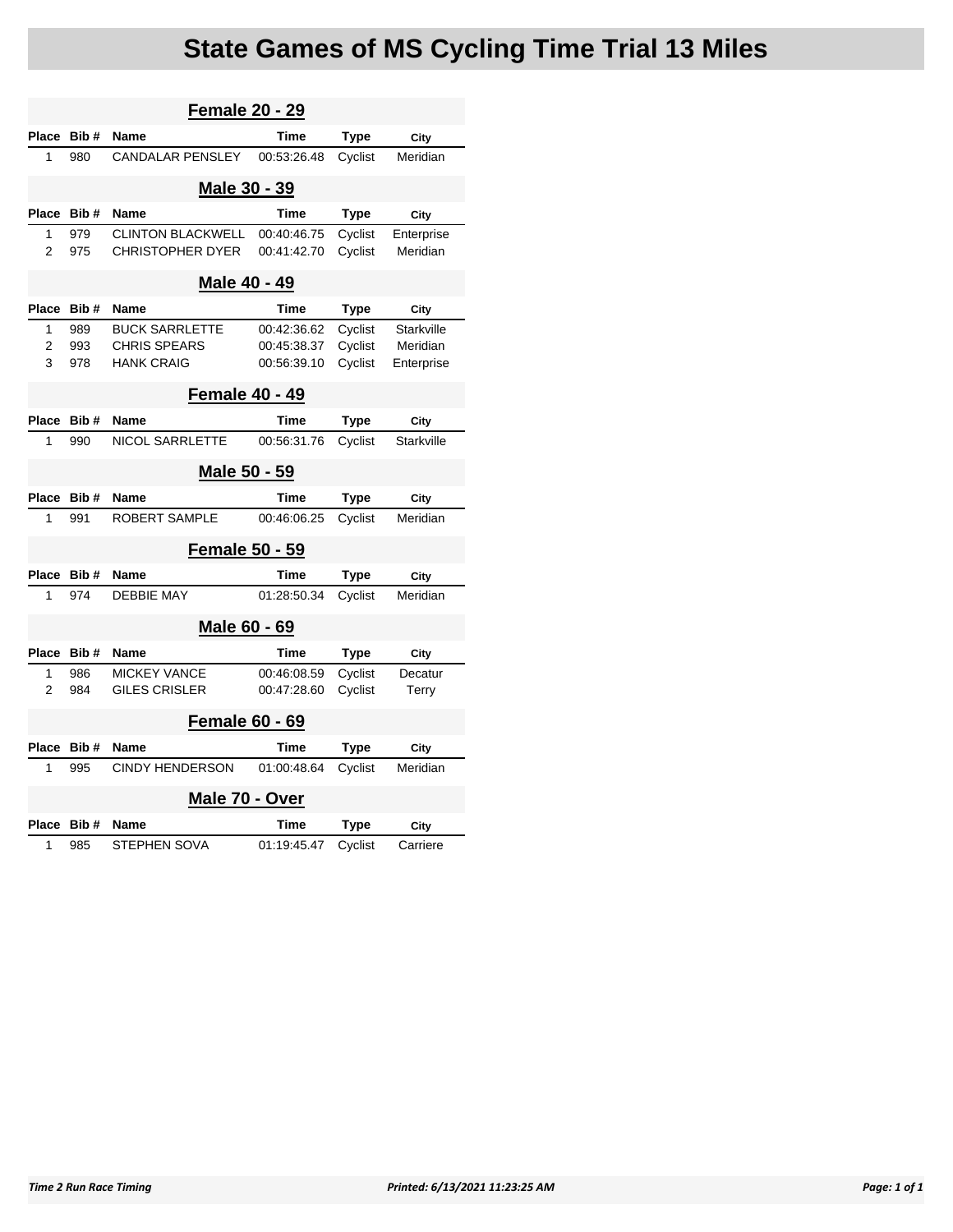## **State Games of MS Cycling Time Trial 24 Miles**

|    | <b>Place Name</b>      | Hometown            | Gender | Type    | Bib# | Time        | Pace | Speed         | <b>Division Rank</b> |
|----|------------------------|---------------------|--------|---------|------|-------------|------|---------------|----------------------|
|    | LALO CARRILLO          | <b>MERIDIAN, MS</b> | M: 1   | Cyclist | 976  | 01:03:27.02 |      | 02:38 22.7mph | Male 20 - 29: 1      |
| 2  | <b>EDDIE BOWLES</b>    | <b>MERIDIAN, MS</b> | M:2    | Cyclist | 982  | 01:04:20.77 |      | 02:40 22.4mph | Male 30 - 39: 1      |
|    | <b>VICKI ALEXANDER</b> | <b>MERIDIAN, MS</b> | F: 1   | Cyclist | 983  | 01:12:43.92 |      | 03:01 19.8mph | Female 60 - 69: 1    |
| 4  | STEPHANIE CAYULA       | WAVELAND, MS        | F: 2   | Cvclist | 973  | 01:14:24.87 |      | 03:06 19.4mph | Female 50 - 59: 1    |
| 5  | <b>JOEL GORDY</b>      | <b>MERIDIAN, MS</b> | M:3    | Cyclist | 992  | 01:14:25.47 |      | 03:06 19.3mph | Male 60 - 69: 1      |
| 6. | <b>RYAN SAVITT</b>     | LAUDERDALE, MS      | M: 4   | Cyclist | 981  | 01:15:19.33 |      | 03:08 19.1mph | Male 20 - 29: 2      |
|    | EDWARD ABDELLA         | <b>MERIDIAN, MS</b> | M: 5   | Cyclist | 977  | 01:18:03.32 |      | 03:15 18.4mph | Male 50 - 59: 1      |
| 8  | <b>ALLISON SHELLY</b>  | COLLINSVILLE, MS    | F:3    | Cyclist | 994  | 01:18:50.42 |      | 03:17 18.3mph | Female 20 - 29: 1    |
| 9  | EVELYN WATKINS         | MERIDIAN, MS        | F: 4   | Cvclist | 988  | 01:23:17.77 |      | 03:28 17.3mph | Female 40 - 49: 1    |